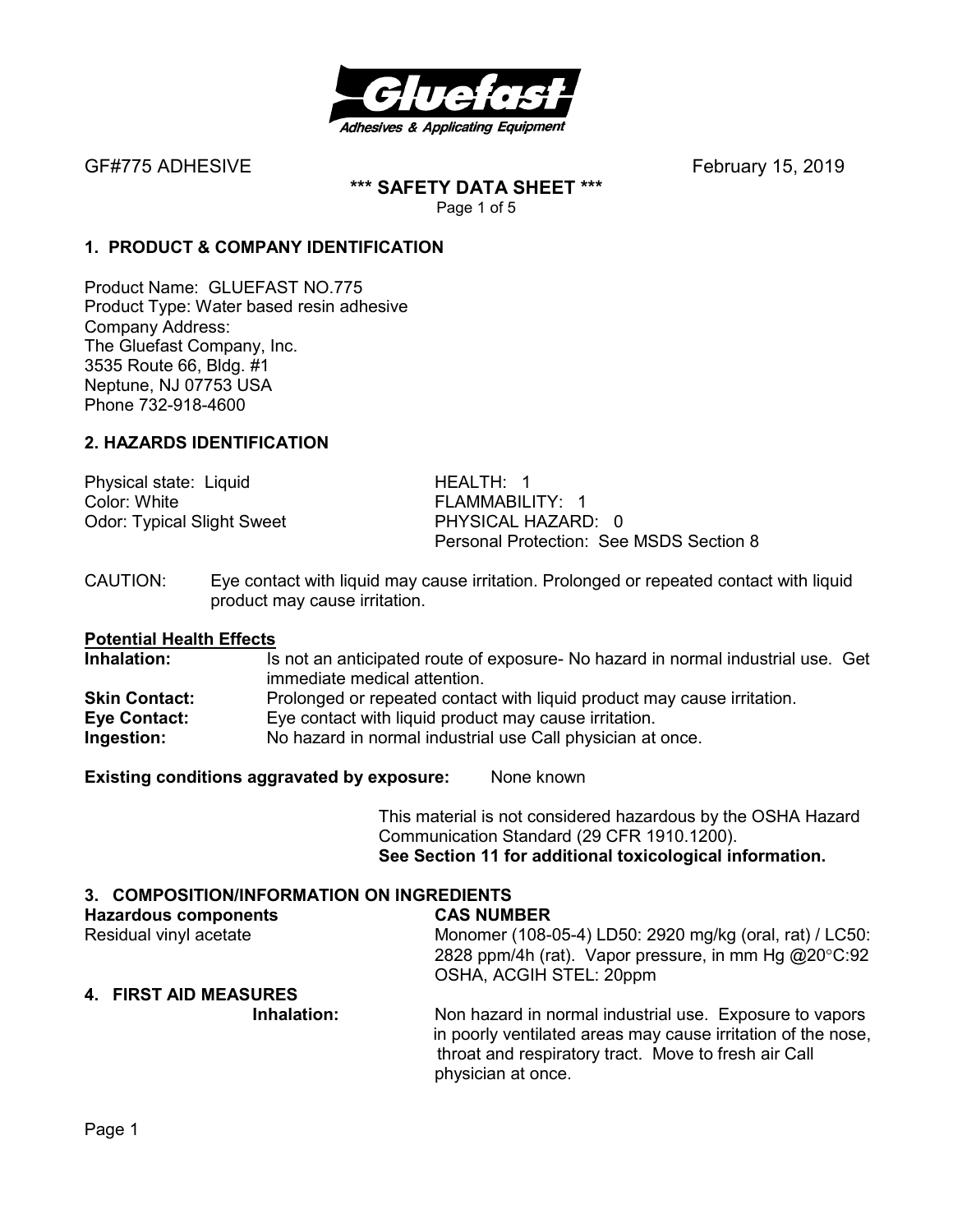

GF#775 ADHESIVE **BELACE COLLECTE Example 15, 2019** 

## **\*\*\* SAFETY DATA SHEET \*\*\***

Page 2 of 5

| Prolonged or repeated contact with liquid may cause irritation. Wash<br>affected area with soap and water. Launder contaminated clothing before                                                             |
|-------------------------------------------------------------------------------------------------------------------------------------------------------------------------------------------------------------|
| reuse.                                                                                                                                                                                                      |
| Flush immediately with water for 15 minutes. Consult a physician if irritation<br>persists.                                                                                                                 |
| Not an anticipated route of exposure. Small amounts are not anticipated to<br>be harmful. Do not induce vomiting. Get immediate medical attention.<br>Never give anything by mouth to an unconscious person |
|                                                                                                                                                                                                             |

| <b>5. FIRE FIGHTING MEASURES</b><br><b>Flash point:</b><br>Auto ignition temperature:<br>Flammable/Explosive limits - lower:<br>Flammable/Explosive limits - upper:<br><b>Extinguishing media:</b><br>Special firefighting procedures:<br>Unusual fire or explosion hazards:<br><b>Hazardous combustion products:</b> | Not applicable<br>Unknown<br>Not applicable<br>Not applicable<br>CO2: Dry chemical; Foam<br>Not applicable<br>Not applicable<br>Carbon monoxide, carbon dioxide                                                                                                                        |
|-----------------------------------------------------------------------------------------------------------------------------------------------------------------------------------------------------------------------------------------------------------------------------------------------------------------------|----------------------------------------------------------------------------------------------------------------------------------------------------------------------------------------------------------------------------------------------------------------------------------------|
| 6. ACCIDENTAL RELEASE MEASURES                                                                                                                                                                                                                                                                                        | Dike if necessary, contain spill with inert absorbent<br>and transfer to containers for disposal. Keep spilled<br>product out of sewers, watersheds or water systems                                                                                                                   |
| <b>Environmental precautions:</b>                                                                                                                                                                                                                                                                                     | Do not allow material to contaminate ground water<br>system. No special environmental precautions<br>required.                                                                                                                                                                         |
| <b>Clean-up methods:</b>                                                                                                                                                                                                                                                                                              | Spills should be taken up with suitable absorbent and<br>placed in containers. Spill area can be washed with<br>water; collect wash water for approved disposal. Do<br>not flush to storm sewer or waterway. Contact state<br>or town municipalities for proper disposal instructions. |
| <b>HANDLING AND STORAGE</b><br>7.<br>Handling:<br>Storage:                                                                                                                                                                                                                                                            | Open drum in ventilated area. Avoid breathing<br>vapors. Rotate stock using oldest material first.<br>40-100 F. Shelf life is 3 months. KEEP FROM                                                                                                                                      |

FREEZING.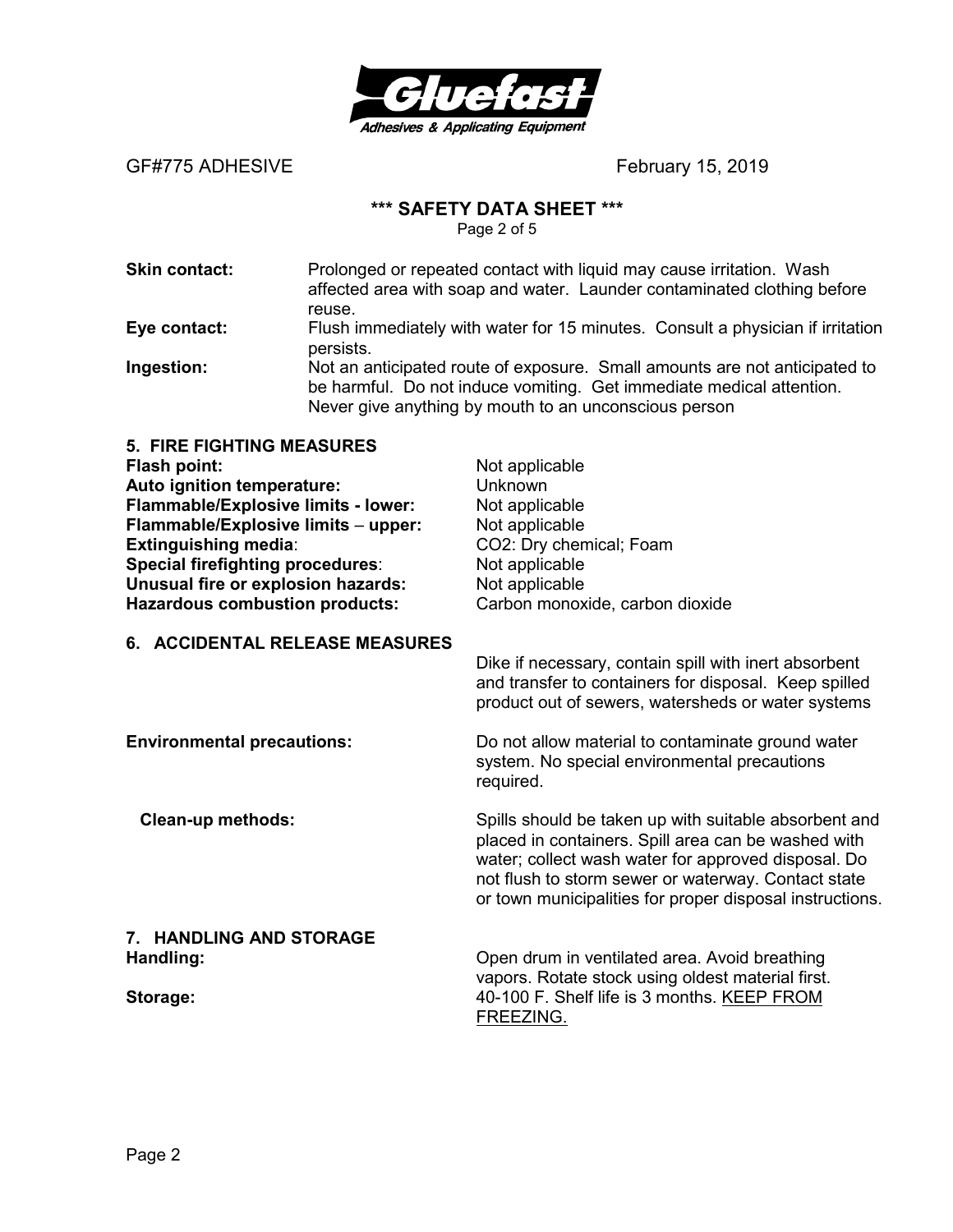

GF#775 ADHESIVE **BELACE EXECUTE: February 15, 2019** 

## **\*\*\* SAFETY DATA SHEET \*\*\***

Page 3 of 5

#### **8. EXPOSURE CONTROLS/PERSONAL PROTECTION**

**Employers should complete an assessment of all workplaces to determine the need for, and selection of, proper exposure controls and protective equipment for each task performed.** 

| <b>Hazardous components</b>             | <b>ACGIH TLV</b>                 | <b>OSHA PEL</b>                          | <b>AIHA WEEL</b>                                                                                   | <b>OTHER</b> |
|-----------------------------------------|----------------------------------|------------------------------------------|----------------------------------------------------------------------------------------------------|--------------|
| None                                    | None                             | None                                     | None                                                                                               | None         |
|                                         |                                  |                                          |                                                                                                    |              |
| <b>Engineering controls:</b>            |                                  |                                          | General room ventilation is usually adequate. Local                                                |              |
|                                         |                                  |                                          | exhaust ventilation is recommended when general                                                    |              |
|                                         |                                  |                                          | ventilation is not sufficient to control airborne                                                  |              |
|                                         | contamination.                   |                                          |                                                                                                    |              |
| <b>Respiratory protection:</b>          |                                  |                                          | No personal respiratory protective equipment normally                                              |              |
|                                         |                                  |                                          | required. Where the potential exists for exposure to                                               |              |
|                                         |                                  |                                          | decomposition products due to heating or elevated<br>temperatures, wear NIOSH approved respiratory |              |
|                                         |                                  |                                          | protection as appropriate. Observe OSHA regulations for                                            |              |
|                                         |                                  | respiratory use (29 CFR 1910.134).       |                                                                                                    |              |
| <b>Eyeface protection:</b>              |                                  |                                          | Safety goggles or safety glasses with side shields. Full                                           |              |
|                                         |                                  |                                          | face protection should be used if the potential for                                                |              |
|                                         |                                  | splashing or spraying of product exists. |                                                                                                    |              |
| <b>Skin protection:</b>                 |                                  |                                          | Use impermeable gloves and protective clothing as                                                  |              |
|                                         |                                  |                                          | necessary to prevent skin contact. Wear suitable                                                   |              |
|                                         | protective clothing.             |                                          |                                                                                                    |              |
| 9. PHYSICAL AND CHEMICAL PROPERTIES     |                                  |                                          |                                                                                                    |              |
| <b>Physical state:</b>                  | Liquid                           |                                          |                                                                                                    |              |
| Color:                                  | White                            |                                          |                                                                                                    |              |
| Odor:                                   |                                  | <b>Typical Slight Sweet odor</b>         |                                                                                                    |              |
| <b>Odor threshold:</b>                  | Not available                    |                                          |                                                                                                    |              |
| Ph:                                     | 7.0                              |                                          |                                                                                                    |              |
| <b>Vapor Pressure:</b>                  | 17.5 $(20 c)$                    |                                          |                                                                                                    |              |
| <b>Boiling Point/range:</b>             | $>212$ F                         |                                          |                                                                                                    |              |
| <b>Freezing Point/range:</b>            | $32 F$                           |                                          |                                                                                                    |              |
| Specific gravity:                       | 1.010<br>0.62                    |                                          |                                                                                                    |              |
| Vapor density:<br><b>Flash Point:</b>   |                                  |                                          |                                                                                                    |              |
| Flammable/Explosive limits - lower:     | Not applicable<br>Not applicable |                                          |                                                                                                    |              |
| Flammable/Explosive limits - upper:     | Not applicable                   |                                          |                                                                                                    |              |
| <b>Autoignition temperature:</b>        | Unknown                          |                                          |                                                                                                    |              |
| <b>Evaporation rate:</b>                | 1 (Water)                        |                                          |                                                                                                    |              |
| <b>Solubility in water:</b>             | <b>Miscible</b>                  |                                          |                                                                                                    |              |
| Partition coefficient (n-octanol/water) | Not applicable                   |                                          |                                                                                                    |              |
| <b>VOC content:</b>                     | $<$ 5G/1                         |                                          |                                                                                                    |              |
|                                         |                                  |                                          |                                                                                                    |              |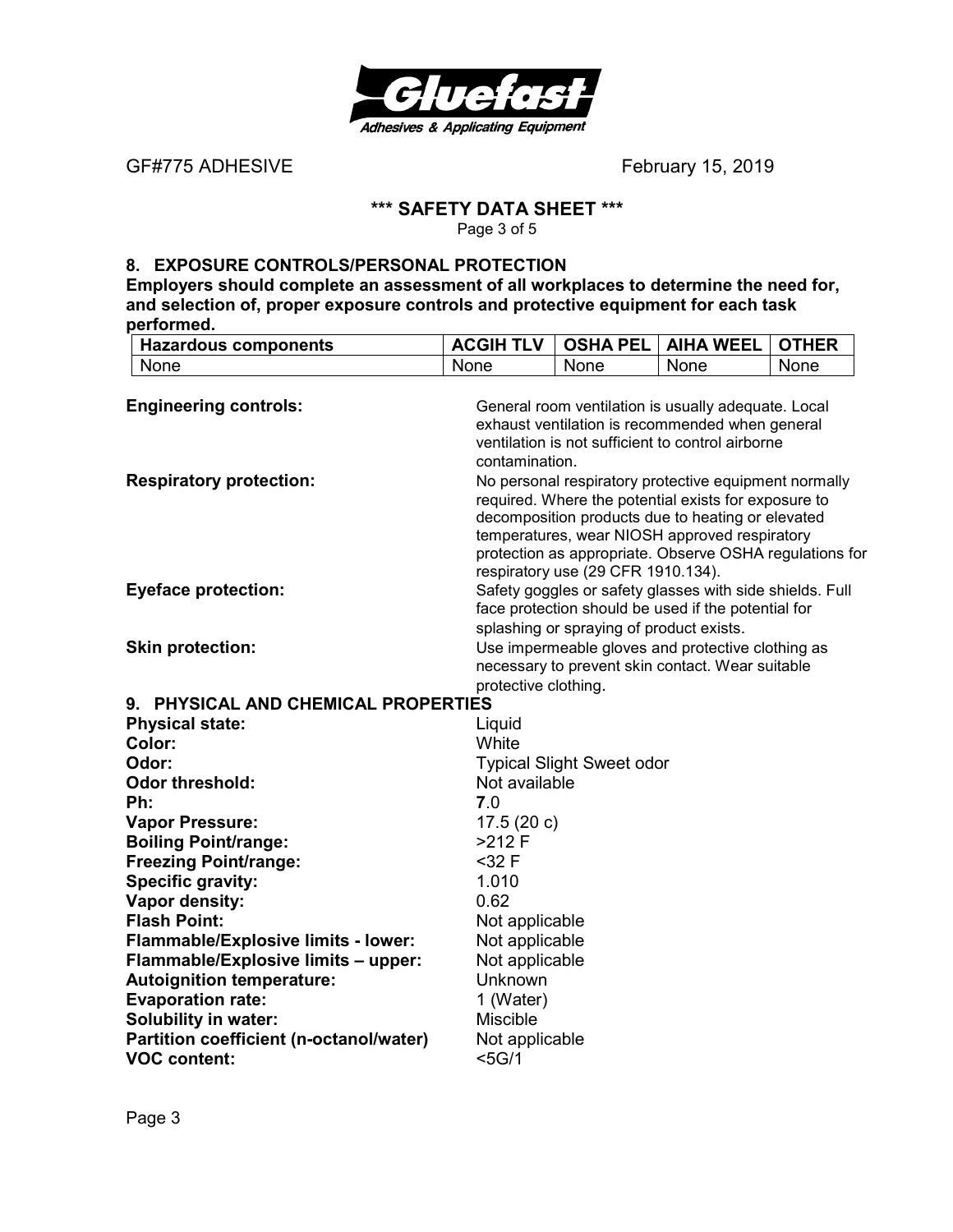

GF#775 ADHESIVEFebruary 15, 2019

#### **\*\*\* SAFETY DATA SHEET \*\*\***

Page 4 of 5

#### **10. STABILITY AND REACTIVITY**

| Stability                                                        | Stable                           |
|------------------------------------------------------------------|----------------------------------|
| Hazardous reactions:                                             | Will not occur                   |
| Hazardous decomposition products Carbon monoxide, carbon dioxide |                                  |
|                                                                  |                                  |
| Incompatible materials:                                          | Materials that react with water. |
| Conditions to avoid:                                             | Keep from freezing               |
|                                                                  |                                  |

#### **11. TOXICOLOGICAL INFORMATION**

| Hazardous components   NTB Carcinogen |      |                        | IARC Carcinogen   OSHA Carcinogen<br>(Specifically Regulated) |
|---------------------------------------|------|------------------------|---------------------------------------------------------------|
| None                                  | None | None                   | None                                                          |
|                                       |      |                        |                                                               |
| <b>Hazardous components</b>           |      | <b>Health Effects/</b> |                                                               |
|                                       |      | <b>Target Organs</b>   |                                                               |
| None                                  |      | None                   |                                                               |

#### **12. ECOLOGICAL INFORMATION**

Ecological information: Not available

#### **13. DISPOSAL CONSIDERATIONS**

# **Information provided is for unused product only.**<br>Recommended method of disposal: Legal disposition of wastes is the resp

**Recommended method of disposal:** Legal disposition of wastes is the responsibility of the owner/generator of the waste. Applicable federal, state and/or local regulations must be followed during treatment, storage, or disposal of waste containing this product. **Hazardous waste number:** Not a RCRA hazardous waste.

#### **14. TRANSPORT INFORMATION**

U.S. Department of Transportation Ground (49 CFR)

| Proper shipping name:                                                                     | GF775GL, GF775PL, GF775DR             |
|-------------------------------------------------------------------------------------------|---------------------------------------|
| Hazard class or division:                                                                 | <b>None</b>                           |
| Identification number:                                                                    | <b>None</b>                           |
| Packing group:                                                                            | Carton, 5-gallon pail, 55 gallon drum |
| Product is not regulated, non hazardous and not restricted for transport by air or water. |                                       |

Page 4